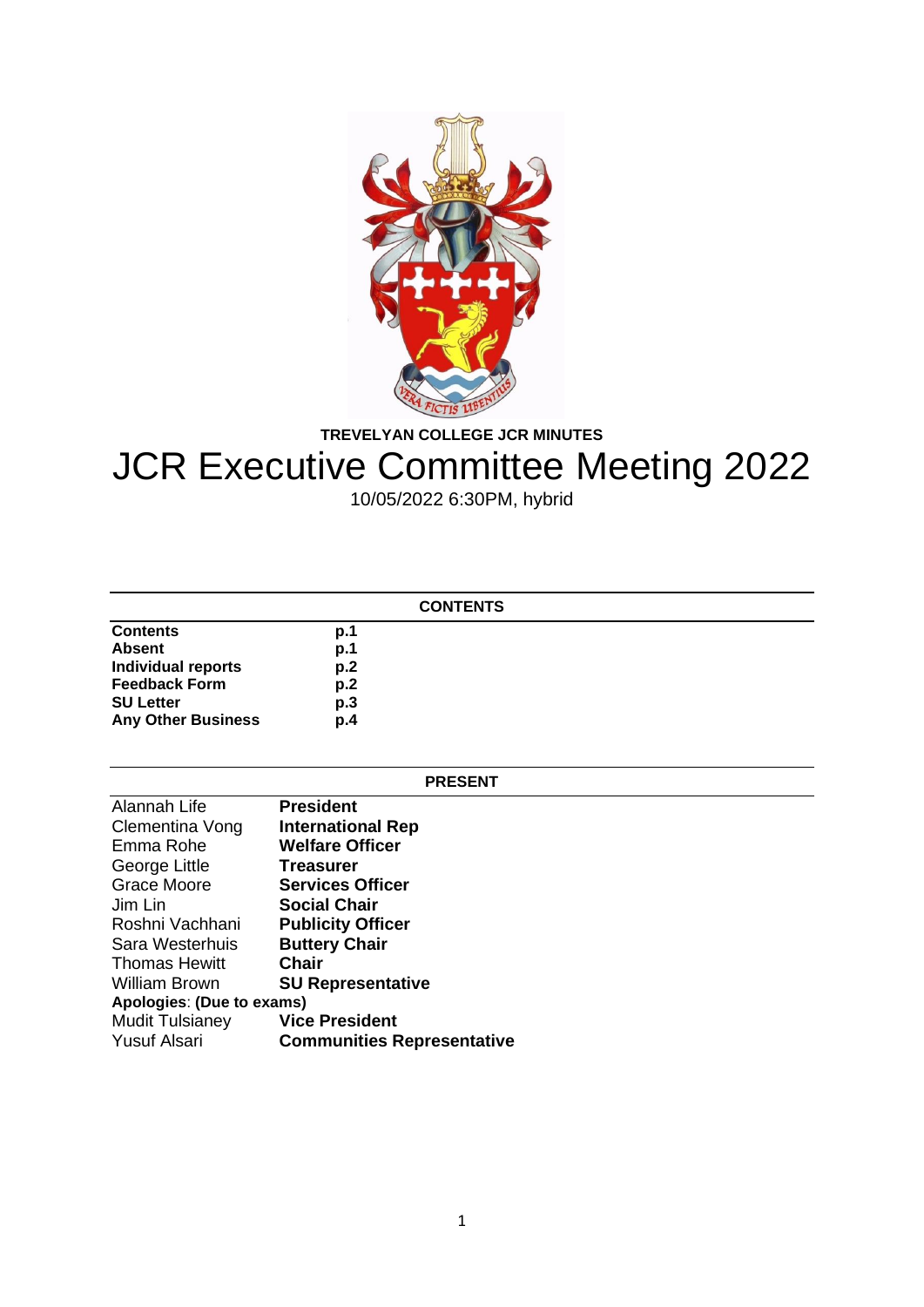## **INDIVIDUAL REPORTS**

*Alannah* – Coffee bar has been set up, used to be run through bar and so college tried to get the bar to run it but bar said no because they loose money. College then asked the buttery but then jcr would loose money, so now its an open bar. A lot of tea already there, coffee coming tomorrow as well as disposable cups. Various milks also arriving in the next few days. Contract for ball has been signed, so now waiting to find out where to send money to. Currently discussing with the ball chair and ball comm about what food vendors, portions, how many people have already got tickets / releasing general tickets as a whole (tomorrow) / then shortly after release meal tickets. For the exec - summer ball is free. Meal, you pay for yourself. If going to meal, help people onto bus. If not going to meal, help people off the bus. Need people to pay for tickets so we can hire all the ents.

*Roshni*: Minutes are up from the previous meeting, next newsletter has been sent out, experimenting with what to add in it so feel free to suggest anything.

*William*: A lot of time spent on reviewing the outdated DSU website rubbish, finally worked out when the next Assembly meeting. Main thing to report, is the letter to talk through in the discussion point later.

*Grace*: Quite a quiet week. Email Dawn this week, so we can have trial run. Have a QR code for a what people like AND don't like, rather than people just sending in lots of rude things and things they don't like because its hurtful for the catering staff.

*George*: Added to the system and so can finally do his job. Catching up on stuff happening previously with regards to filling out and managing things on the system. Fin Comm talked and currently ordering stuff. Over the next few days/week JCR office might get a lot of random boxes added.

*Clemie*: Had a meeting with Kayleann about language café, which is the day after trevs day so worried about numbers eek.  $13<sup>th</sup>$  and  $14<sup>th</sup>$  Eurovision, so working with Georgia to have a bar special drink/thing

*Emma*: Nothing much this week, stress less started this week. Drop ins and cake hour very successful. Nightline applications are open so if you want to sign up please do! I've given welfare team priority, but please do sign up.

*Thomas*: Had a meeting with Martin and Alannah about engagement this week.

*Sara*: We have 4 machines working. Slushee machine not working. Toastie machine broke yesterday. Had a day where we cleaned all machines.

*Jim*: Nothing much happened this week. Getting in touch with ents and food vendors, and these have been forwarded to Janice. Been discussing with Sara about what services to get from Buttery.

# **FEEDBACK FORM**

*Roshni*: One thing we wanted to do was to get feedback on how things are generally within the JCR, see what we can do to improve etc. Currently have a google form with one question – 'If you have any suggestions or comments about anything, please do share here!'. We are going to need some more questions, what do people want to know more about?

*Alannah*: One thing we did a few years ago was combination of detailed Microsoft form as well as Instagram polls and Facebook etc. Its going to be the people with strong opinions who fill out details form, and you will get occasional feedback on Instagram and Facebook, particularly generic questions. One thing to note, is you will occasionally get the odd people here and there who fill out an Instagram poll or something for the sake of it and give false / fake answers. \*Sigh\* The pets on Instagram, someone voted the lowest score for all the pets so my overall score was lower, even though everyone else gave it like a score of 100.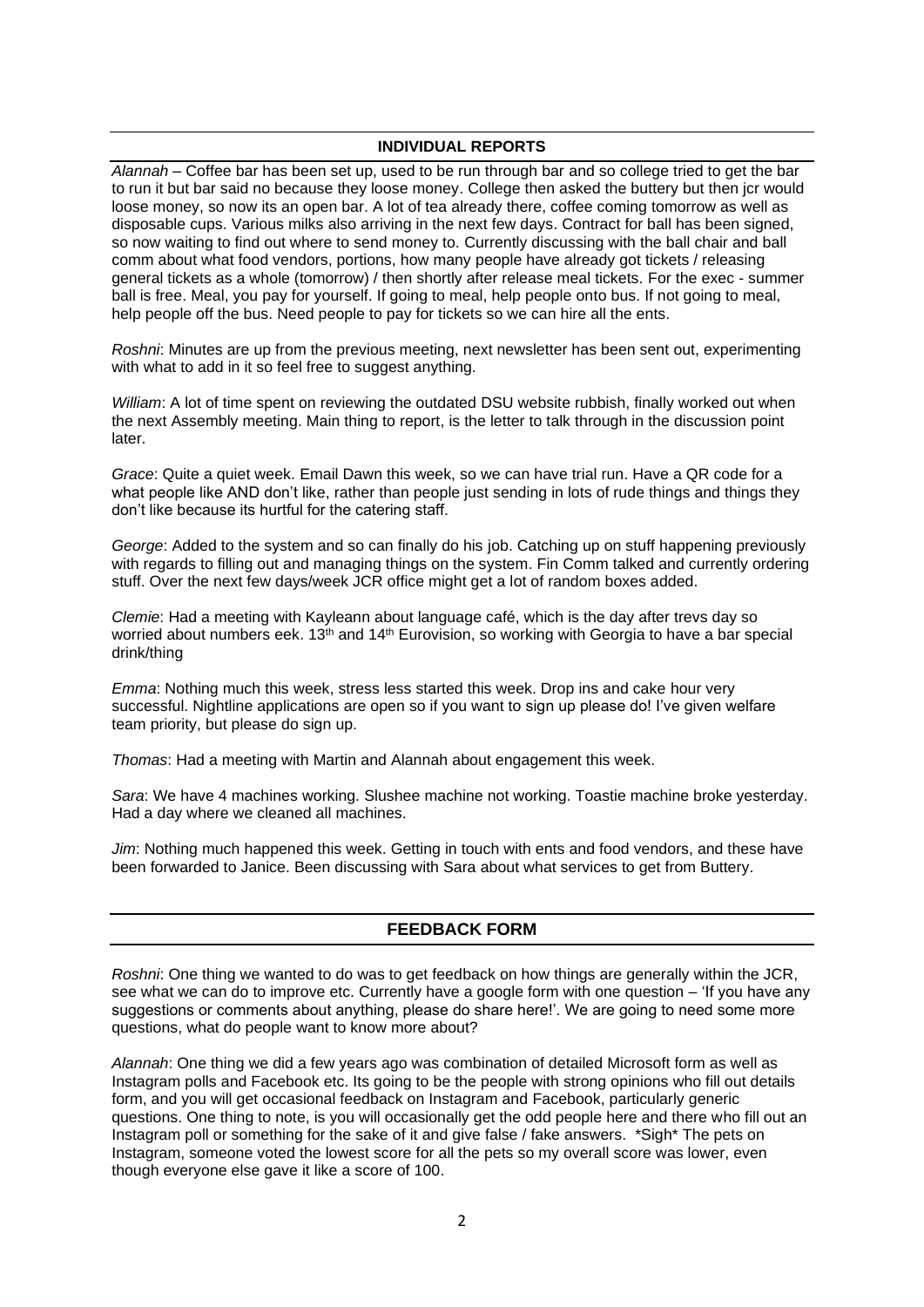*George*: Oh, I wanted my pet to win.

*Alannah*: With Instagram we have to take into account some margin of error. Will send over previous forms.

# **LETTER TO THE SU**

*William*: You should have all received an email from me with the letter that has been carefully crafted. Please do read it now and let me know your thoughts.

\*Interlude whilst everyone opens up the email and has a read of the draft\*

*Alannah*: A bit of an update, the UCU decided to make all their decisions after meeting with university. Almost certain that marking strikes will go ahead though almost certain is potentially guess work. Also, UCU are much more willing to step down from marking strike than normal strikes. So if university tries to talk with them, they will step down from marking strike.

*William*: Thank you for that update, that changes nothing here. It clearly reinforces the need for this letter. We kick DSU, they kick university. One of the important messages clear at the end of the letter is the need for transparency and clarity. Despite the rising profile of the marking strike, no mention of it from DSU. Does anyone have any feedback?

*Emma*: The spacing between Your Sincerely and name.

*William*: My signature

*Emma*: Okay

*William*: One thing I am really proud of is the header. I searched up the seal, and found it and added it. I'm really proud of it. Is it allowed?

*Alannah*: Erm, as it is not a letter from the JCR that has been passed through the JCR meeting, steer away from using it.

*William*: Bummer.

*Thomas*: Are you going to publish it?

*William*: That was my next question. I wasn't going to. On the one hand, not a fan of SU team, on the other hand, will it kick them up the butt to do anything?

*Alannah*: Maybe contact them directly and see what their response is. Then bring it to the next JCR meeting and say I tried contacting them and they did nothing so we need to do something.

*William*: Okay, I keep it on the down low now. I was going to publish the letter publicly unless they don't meet my demands.

*Sara*: I think the fees is a big problem, comparatively to marking.

*William*: Reading all the distress on Facebook, this is where the DSU needs to be a union for students. I agree with you, the DSU obviously have a different POV in comparison to other strikes, and need to

## *Alannah*: Push to action

*William*: Perfect, that's the phrase we will go with.

*Sara*: Can I ask another question? I have heard different things. Will it not be marked entirely or a delay?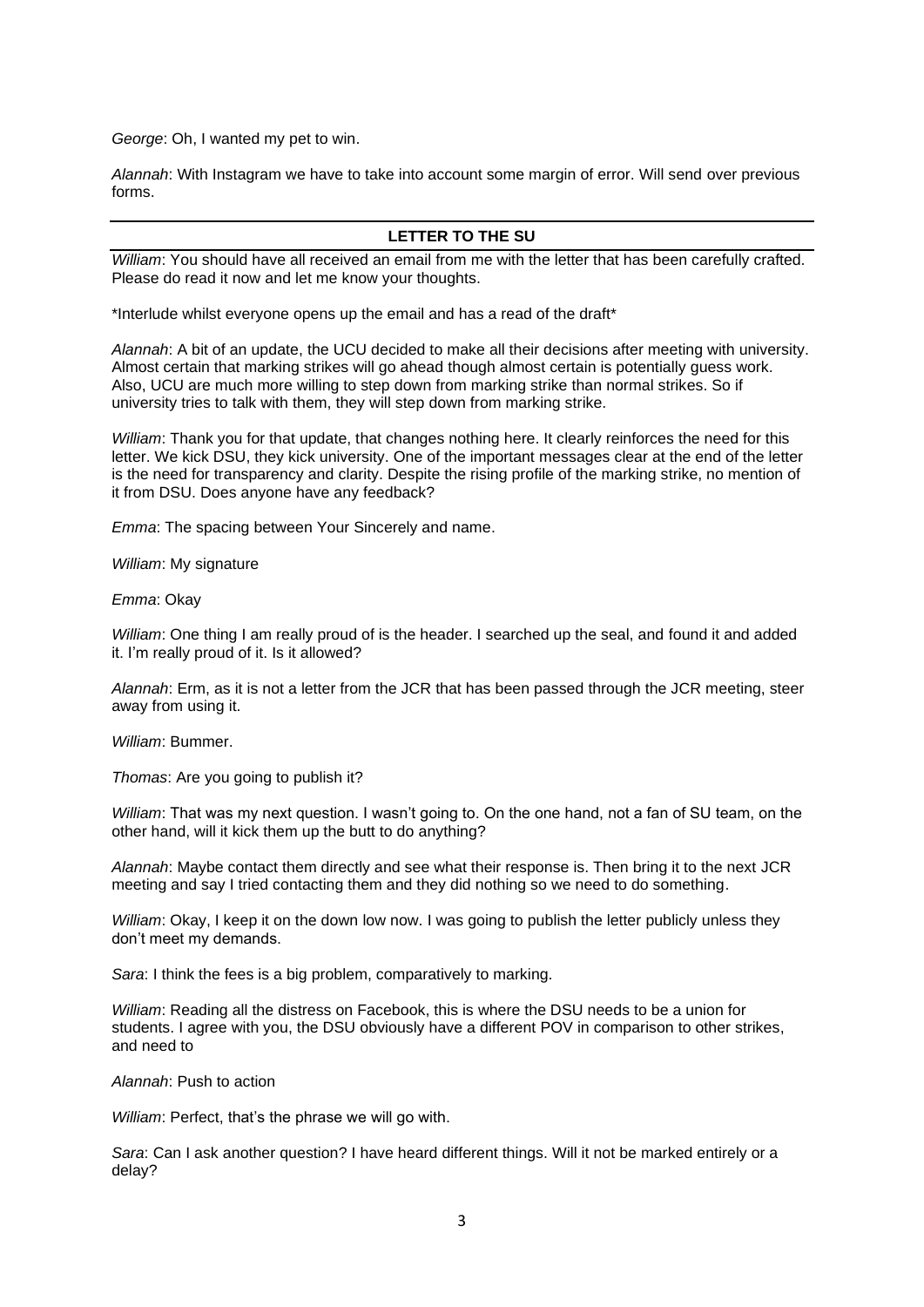*William:* I believe a delay which will affect finalists with grad jobs, further education etc. \*Pause\* Any other comments? Other thing, Alannah as president do you want to sign this?

*Alannah*: Presidents committee are sending something separately, so maybe keep it separate.

#### *William*: Yep

*William*: I've been super excited about the assembly, been watching previous assemblies. Cannot wait to hear all about the presidents committee and what's been happening. On other news, SU will bring back its hated democracy overview (26<sup>th</sup> May) I'm assuming our position will remain unchanged from previous exec and the bonding meetings - do we represent college or DSU? So long as we are unchanged and united comrades, I will go to them as we battle.

*Alannah*: You already have more of a back leg than perhaps other SU reps, as you are also equally involved with MCR. So we highly value our SU REP at Trevs in comparison to other colleges.

*William*: Right

Thomas: Moving on

#### **AOB**

*Alannah*: I'm not going to be here but there is a formal happening. You can go and sign up as Trevs MCR (JCR exec) and livers in. I believe it is also the 26<sup>th</sup> May.

*William*: Why would you want to go to that when you can go watch me

*Alannah*: So yeah, food will be same. You pay for it and not work it.

*Thomas*: What is it like?

*Alannah*: No idea. In my first year as DSU rep this didn't happen. Over the last few years, we have been working on our relationship with MCR so more MCR and JCR things. We are formally inviting them etc.

\*Pause\*

*Thomas*: I won't be here next week as I have back to back exams.

*Roshni*: Same.

*William*: Next week I have 2 exams which is a lot for me

\*Cries\*

*Alannah*. Okay. Next meeting 24th May, I'll join via zoom. During 23rd May to 30th May I am on annual leave, Mudit will be standing president. Probably won't reply to emails unless urgent. Maybe not at all because MFA is not working. Anything urgent or anything, slack or messenger. You can also find my number on most of my email signatures but use it wisely because I will be international.

*Williams*: Right my letter, should I actually post it or email it?

*Alannah*: Email probably better.

*Clemie*: For language café. Snacks, apparently alternating between JCR and college. I didn't know this.